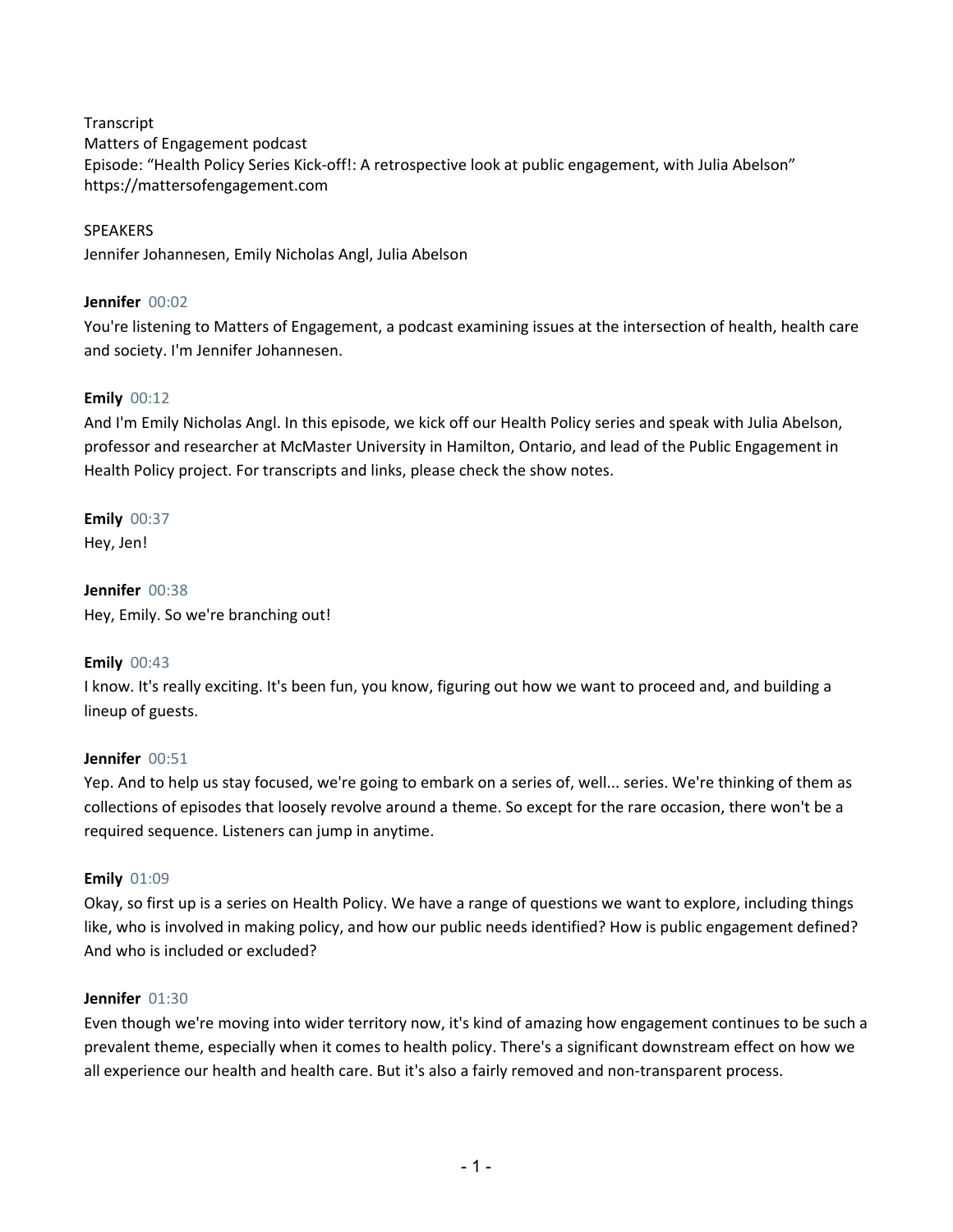# **Emily** 01:49

Yeah, absolutely. Policy is made by politicians, bureaucrats, regulators, lawmakers, and influenced by a lot of different parties with special interests. There's a sense that people in charge aren't attending to the needs of socalled "regular" people. So like practically everywhere else these days, engagement is a hot topic.

## **Jennifer** 02:13

Yeah, and it's important for both sides. People want to be engaged, and those in charge want to be seen to be engaging.

## **Emily** 02:20

There's certainly a lot to consider not just how people interact with the healthcare system, but the extent to which the system is reflecting and serving the needs of people. So yeah, we're really pleased to be taking a deeper dive and making a whole series devoted to public engagement in health policy.

## **Jennifer** 02:39

It's a pretty varied series we have lined up. We're exploring topics like Black community engagement, and COVID, use of health data, even the business and politics of engagement. And we're going to hear from a wider range of people than before community leaders and policymakers. And I guess what we might call "regular" people - members of the public, like you and me.

## **Emily** 03:02

To kick things off, we're talking again to Julia Abelson. Julia was an early guest way back in Season 1, talking about evaluation and patient engagement practice...

### **Jennifer** 03:12

Which by the way, was one of our most downloaded episodes. Julia is actually well known for her work in public engagement, as well as health policy. She's a professor at McMaster in the Department of Health Evidence and Impact and an associate member in the Department of Political Science. She's also Director of the Health Policy PhD program. She has a special research interest in public engagement in health system governance, and the analysis of the determinants of health policy decision making. So obviously, an ideal guest for our topic. We thought checking in with her would help point us in helpful directions.

### **Emily** 03:48

And it really did. Julie is leading a team of researchers in a project based at McMaster University, it's actually called.... Public Engagement in Health Policy.

# **Jennifer** 04:00 Sounds like a good fit!

- 2 -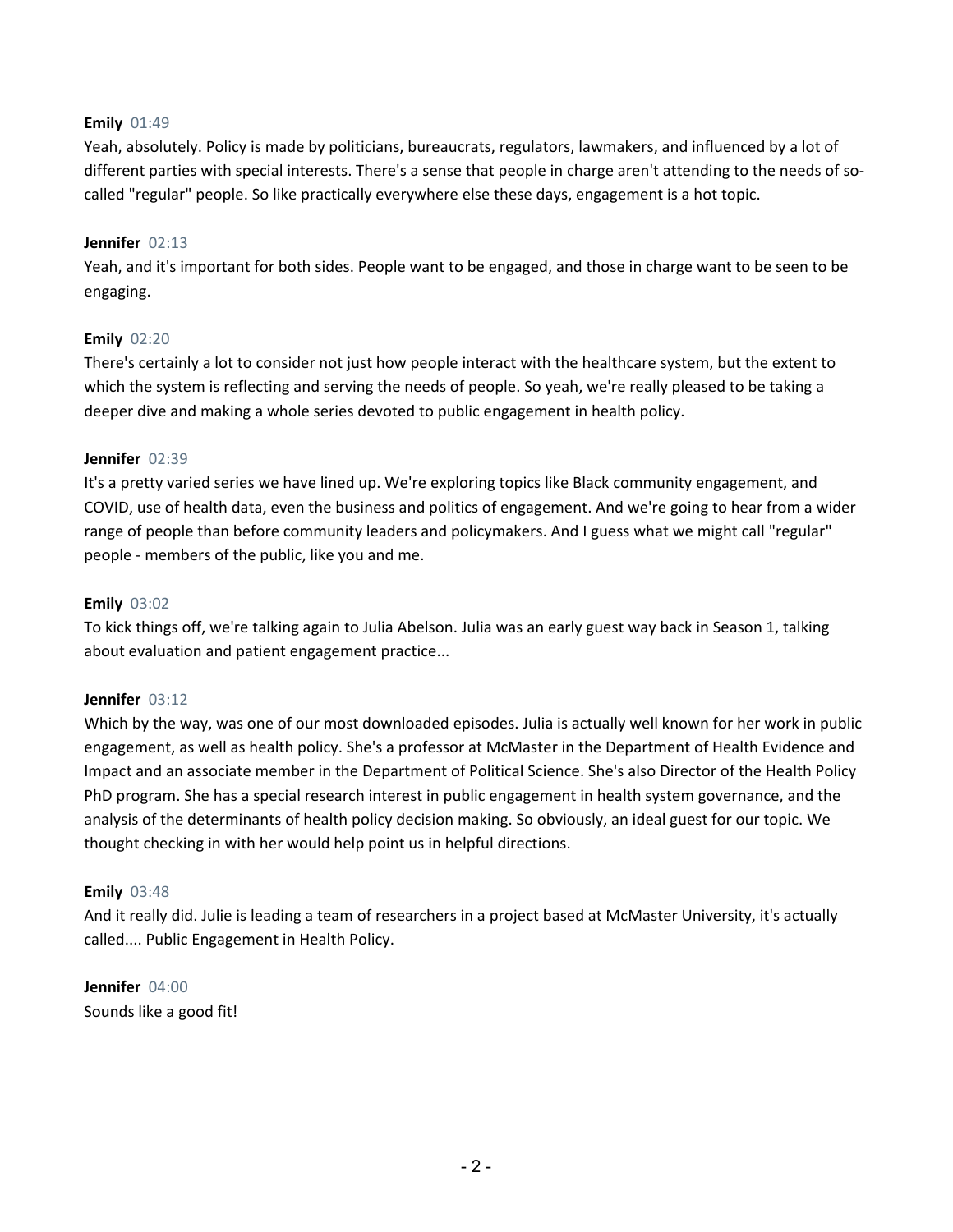## **Emily** 04:02

Yeah [laughs] Well, the project aims to critically reflect on some of the political, economic and social challenges in public engagement and health policy, and consider what might be needed moving forward to address those challenges.

### **Jennifer** 04:15

To be able to deliver on all this, they've assembled a diverse team of researchers to consider these challenges from different angles. We'll be speaking with a few of them in this series.

## **Emily** 04:25

Yep. So we reconnected with Julia for a big picture conversation about some of the early insights learned in the project so far. One of the research themes in the project is looking back, reflecting on the evolution of engagement practices and health policy and seeing what can be learned from past experiences. And for Julia, it's not just a theoretical exercise. She's been a researcher in this field for, well, her entire career. And so she's seen some of these changes firsthand. We got to talk to her about her insights related to trends in engagement in health policy, and also discuss one of the projects first outputs - a case survey of government-initiated public engagement in health policy.

### **Jennifer** 05:08

Yeah, I remember when that was published a couple of months ago. It's called "Trends in Public Engagement in Canadian Health Policy from 2000 to 2021: Results from a Comparative Descriptive Analysis." It got a lot of attention, I think, because it's maybe the only study of its kind....?

# **Emily** 05:28

Well, it's certainly uncommon to conduct research on engagement that isn't just about the "doing." There's not a lot of looking back and trying to understand what has already happened.

### **Jennifer** 05:41

Yep. And, well, this is familiar territory, the language and definitions around engagement are often quite loose. So figuring out what it is you're actually trying to study is one of the first things to address. Here's Julia:

### **Julia** 05:56

It's interesting, because the forms of engagement are really… there are many of them. And there are shades of differences. And I think that's been one of the things that I've always found a little bit… Both interesting and, you know, maybe a little frustrating, because there's a lack of conceptual clarity about what are we actually talking about. You know, if I were to say, "I do work in public engagement" to 10 different people, they would actually interpret what I mean by that in potentially 10 different ways. People would have different views. So being conceptually clear about what we mean by that.

### **Emily** 06:30

So these are pretty fundamental questions, like, who are we actually talking about? And in what context?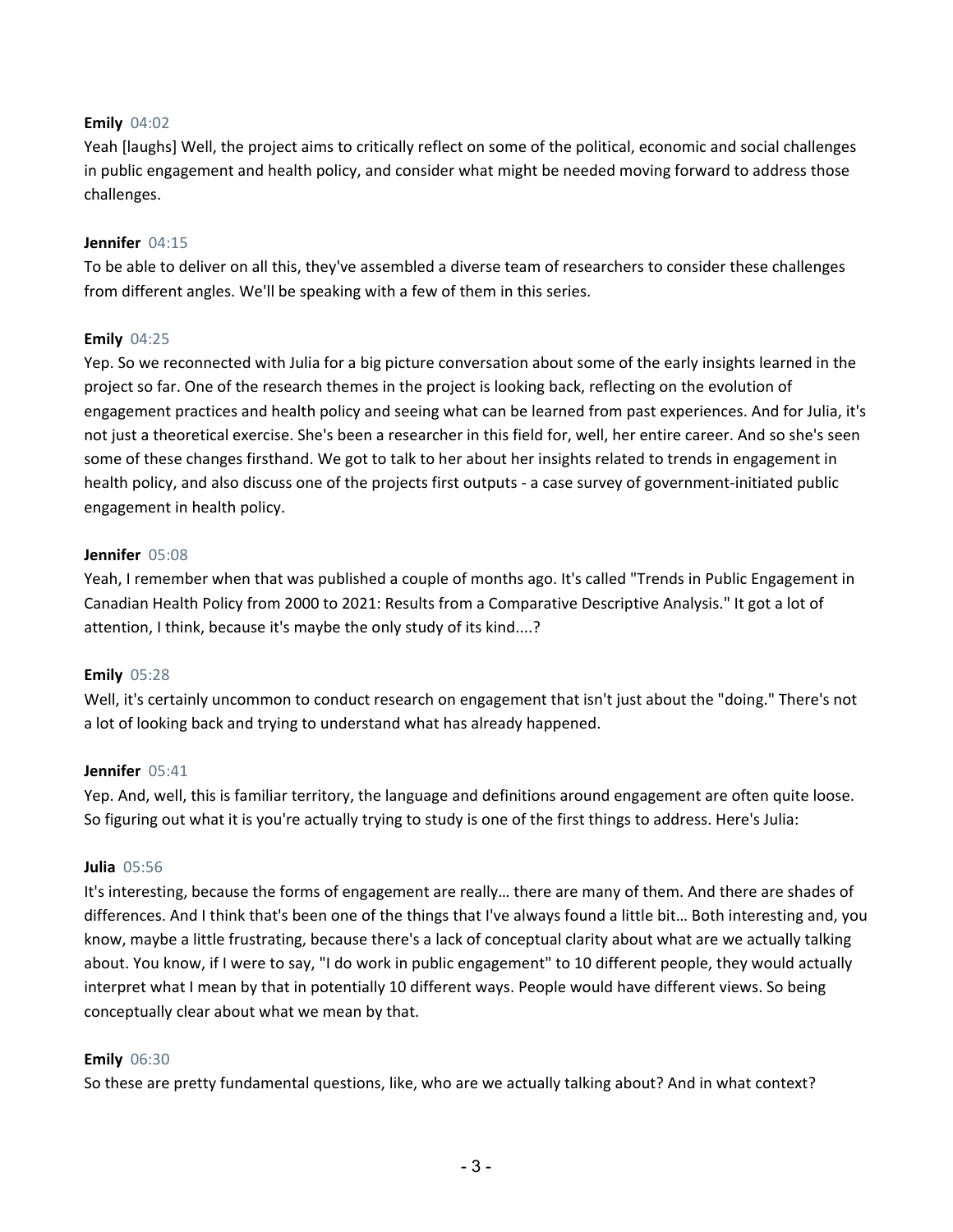## **Jennifer** 06:37

It's one of the reasons this kind of foundational work is important. It helps to establish some common ground, and like Julia says, tries to gain some conceptual clarity.

## **Emily** 06:48

Yeah, I think we often talk in circles. So actually doing the research gives a much more solid footing for moving forward.

## **Julia** 06:55

It's a lot about methods, right. And so I don't actually distinguish the methods from the enterprise itself. That's because I'm a researcher. I can't help but think about and that's always been my interest is, if we're going to… if we think this is important, this notion of engaging publics in some way and more or less interactive ways - all of these different elements along the continuum - what are the most robust ways that we can do this? And then we get into things around representation, or representativeness, inclusivity, transformative... you know, many of the different characteristics of... and again, some of the critiques of processes that don't have those elements, and where perhaps we should be going.

## **Jennifer** 07:40

Julia said "publics," plural. Because often when we say "the public," we're not actually talking about every possible individual, but rather subgroups or categories of people. And you obviously can't include literally everyone, so there will inevitably be questions about who is engaged, and to what extent can you assume those people represent others.

# **Emily** 08:05

Yeah, these aren't simple matters at all. The connection I'm making here, about what Julia said, is that the methods used for engagement really do both reflect and define the nature of the engagement. Unfortunately, I'm not sure a lot of people who do engagement realize that. I think it's common to pick a popular or easy way of engaging, but not necessarily consider the implications later.

# **Jennifer** 08:30

I'm sure Julie has seen it all, or at least a lot. And of course, as a researcher, her focus is on observing and studying and analyzing. She's not typically involved in the engagement activity that she's studying.

### **Julia** 08:45

I don't dictate because I don't make the decisions about how engagement, you know, is going to be positioned, lobbied for, policy documents, legislation, you know... I'm a researcher, and I respond to what I see happening in the policy sphere around engagement. So when I see a policy of government saying we are going to, you know, focus on patient partnered policymaking, research or whatever, I say "okay, that's interesting." So what's... you know, I'm looking for the underpinnings for it all. But I'm always thinking about it, to some extent, methodologically, whether, you know, that's maybe good or bad, but that is how I think. Okay, if that's going to be our plan, or kind of motivation, whatever has motivated that decision... I think we need to do the best job that we can with that.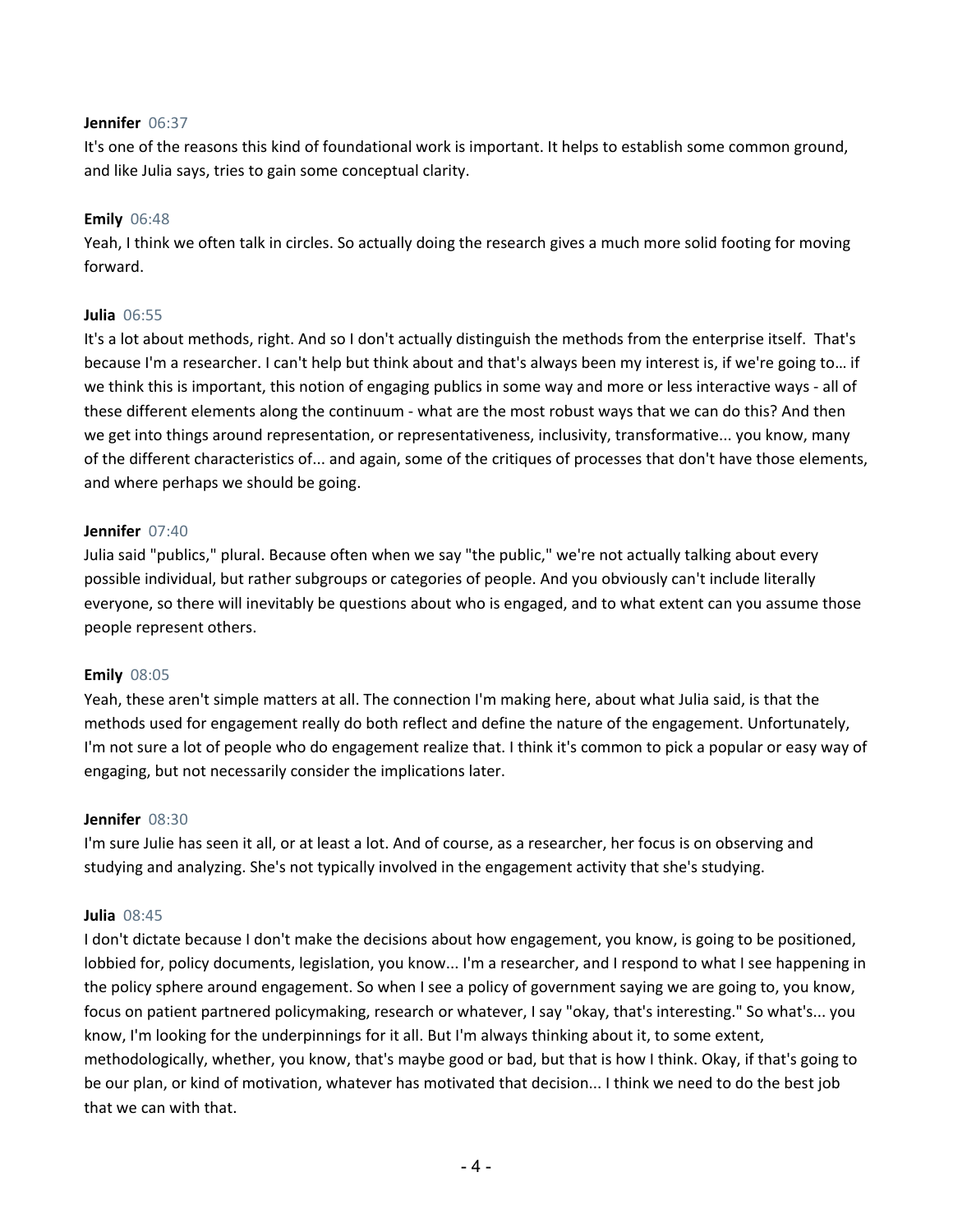### **Jennifer** 09:38

So Julia mentions here thinking methodologically, which means to look at what's happening using established tools, methods and frameworks to gain a better understanding. It's so important to do this work, because often ideals around engagement are just so loaded with passion and emotion. It can be hard to see what's really going on when it feels like there's a lot at stake.

## **Emily** 10:01

So, as a kind of witness or observer, Julia is in a position to note inconsistencies or discontinuities, where things just don't quite line up. We hear this a lot, actually, from researchers in the space, there can be a lot of misalignment mismatch of intentions. This is where some of the critique comes in.

### **Julia** 10:21

I could also be critical and say, "I don't think that's a good way to proceed, because I don't think you'll be able to achieve true partnership. I think it's, you know, a false starting point," because in the way that our health care system is structured with tremendous power differentials and the way society is structured.... I mean, are we really thinking that we are going to have this notion of some kind of true partnership? So this is where we get into the politics and the contested notions of partnered anything, right? When we're talking about extreme power differentials that are unlikely, in my view, to change, you know, very, very soon or quickly. So I'm trying to better with what we have with what's kind of in front of us and try to, you know, encourage people to… well, if you're going to do this, think about these principles [and so on] but also having some critical foundations with like, are you really... you know, can you really even call it that, given the realities of what our current structures look like?

### **Jennifer** 11:26

This is one of those themes that yields a lot of interesting ideas for critique, how power is held and shared or not shared, and how that affects notions of so-called "true partnership," however, that's defined. So we have a disconnect between what we're calling something and how that actually looks in practice. But then we have almost the opposite thing happening too, where we just keep doing the same thing over and over, but call it by different names.

### **Julia** 11:56

I mean, I see lots of different labels being used, right? Terms being used to describe things. Sometimes I see a label being used to describe something that isn't any different from what we were doing before, but it's a new label, right? I think we have lots of examples of those. Sometimes it's truly an attempt to shift some ways of doing things. And maybe by labeling it in a way, you're sort of aspirational, we're trying to move in this direction.

### **Emily** 12:29

Yeah, I definitely see this. I can't comment on whether it's aspirational or not. But I do see a lot of repackaging of things done before. And conversely, borrowing terms or labels, which have a lot of history behind them, maybe to give something a certain appeal or connotation.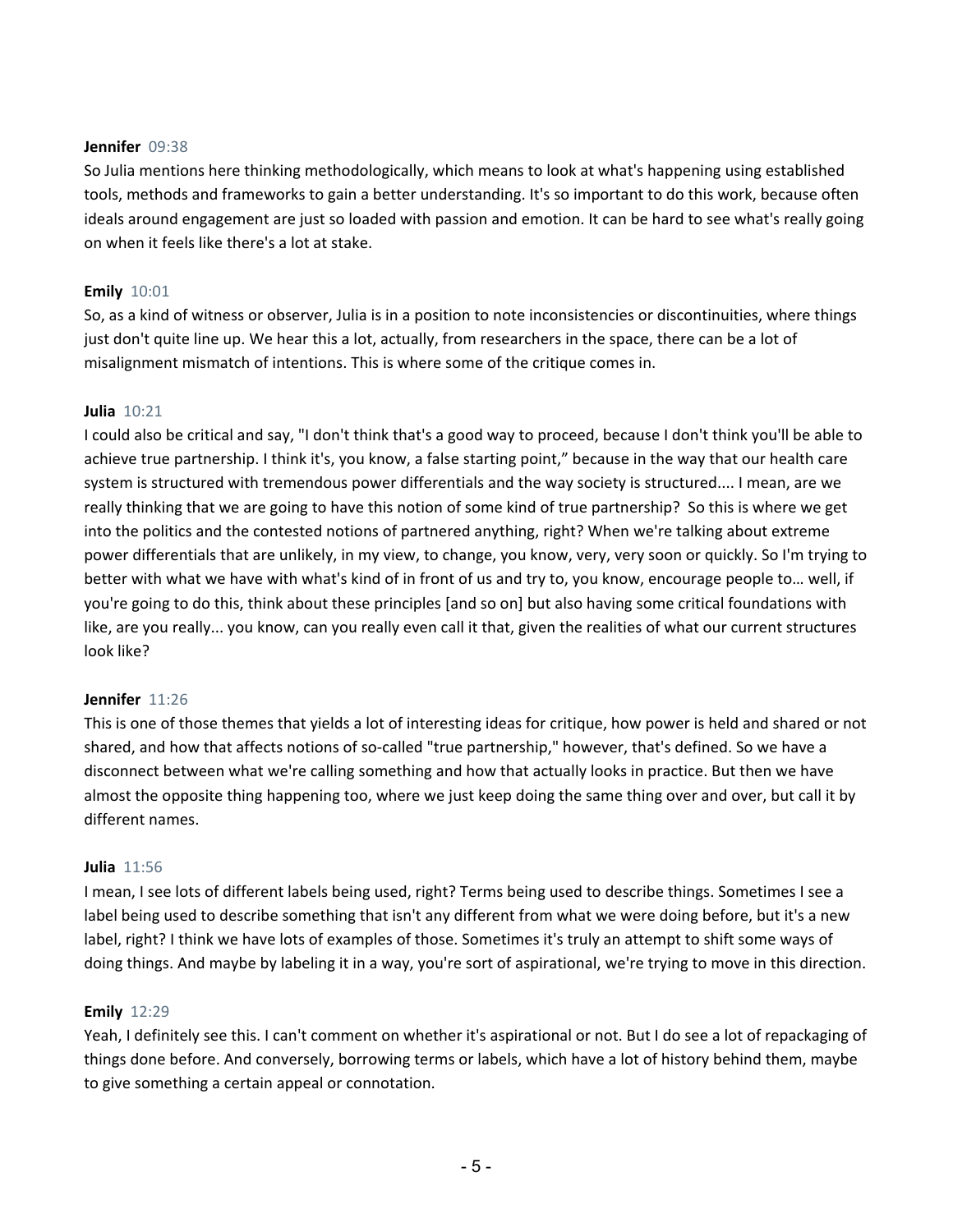### **Julia** 12:47

One thing that's coming up an awful lot, which I think is it has been for some time, but it has continued to come up in the context of this project is, again, back to labeling and back to, you know, concepts: community based participatory research, CBPR. A well-known approach to research – a long, long history. And some would argue, maybe some of the principles of patient-oriented research are very… you know, there's overlaps and people have asked that question, "What's the difference? I do this…" Or the even the concept of community-engaged research, which may be a new term. And yet community based/participatory has a lot of the principles or, you know, co-design to some extent, or experience-based co-design versus some other co-design. So, for me, it's, you know, it's important to know, because, why would we just start over when we could just take some really good ideas that have already been around and help.

## **Julia** 13:44

And I also think that things are cyclical, right? So we do see things that were... you know, a lot of the public engagement stuff that I was involved in a long time ago... we're starting to hear people talk more about publics and communities again. We kind of went through this "It's nothing about public, it's all about patients now. Patients, family, care, you know, we're not interested in public, it's all about patients." Now we're coming back to maybe it's about communities and publics. I'm like, wow, we were talking about that a long time ago. And again, not just me but many, many other people.

## **Jennifer** 14:19

Well, part of the work of Julia's team is to indeed look back and take stock of some of what's come before.

### **Emily** 14:26

The team just published what they're calling a case survey. It's an analysis of public engagement trends over time, starting with the Romanow Report. It's a white paper that was commissioned by the government - the commission was led by Roy Romanow, and it was called The Future of Health Care in Canada.

### **Julia** 14:45

So we took the paper, you know, the Romanow Commission, kind of as our starting point - the Future of Health Care in Canada - because there was a lot of... public engagement was a big part of the contribution to the commission work. And it actually seeded a lot of the public deliberation work that I and many others have gotten involved in since then. In many respects, you know... the feeling was not a lot has changed in the sense that we're still looking at pretty passive, pretty indirect, pretty kind of "put it out there." And maybe if someone finds the website, and [fades]

### **Jennifer** 15:20

Yeah, so the case survey was really interesting. We're just going to pull a few things out of the abstract here and we really encourage listeners to take a look. The link is in the show notes. No paywalls, and they've done a good job of making it fairly accessible language-wise. The basic idea was that they hoped to identify trends in engagement approaches in health policy by collecting examples of government-initiated engagement activities from the year 2000, up until 2021. And they were looking for particular information like type of engagement,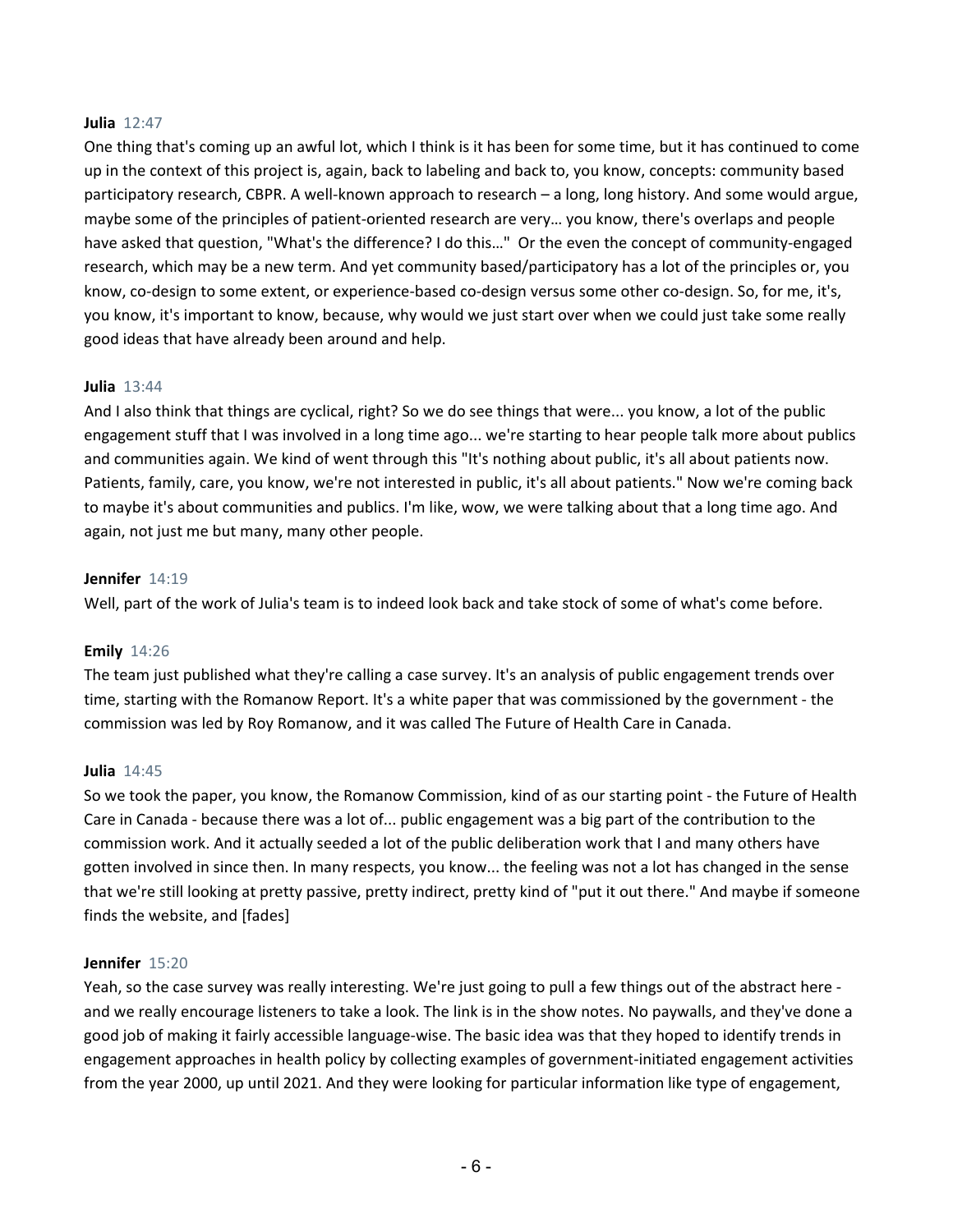target population, selection method - this is all the methods stuff that Julia was talking about - and they also wanted to see whether these activities took stated or explicit steps to include marginalized populations.

**Emily** 16:08

Okay, so looking over the details here... Okay, so here are some highlights. They found a predominance of feedback-oriented engagement....

**Jennifer** 16:17 ….so not really partnership as it's commonly defined….

**Emily** 16:21 Okay, and self-selection recruitment methods....

**Jennifer** 16:25 ….so they were essentially just looking for volunteers…

# **Emily** 16:28

Okay, and engagements that include multiple populations were favored over single or targeted populations. And only 1 in 10 mentioned marginalized groups.

**Jennifer** 16:40 Wait, do you mean focused on….?

**Emily** 16:43 No, it says mentioned.

**Jennifer** 16:46 Okay.

**Emily** 16:46 And a lot of reliance on passive and indirect engagement, especially at the federal level.

**Jennifer** 16:54 Well, I have to say, none of this really comes as a surprise.

# **Emily** 16:57

Yeah, I don't think they were surprised either. Although, there was one interesting thing that really stood out. And it's that at one point, it's like the federal government kind of kicked into action, and initiated a flurry of public feedback engagements.

# **Jennifer** 17:12

So when they say feedback engagements, did they say exactly what that is? Like, how was that defined?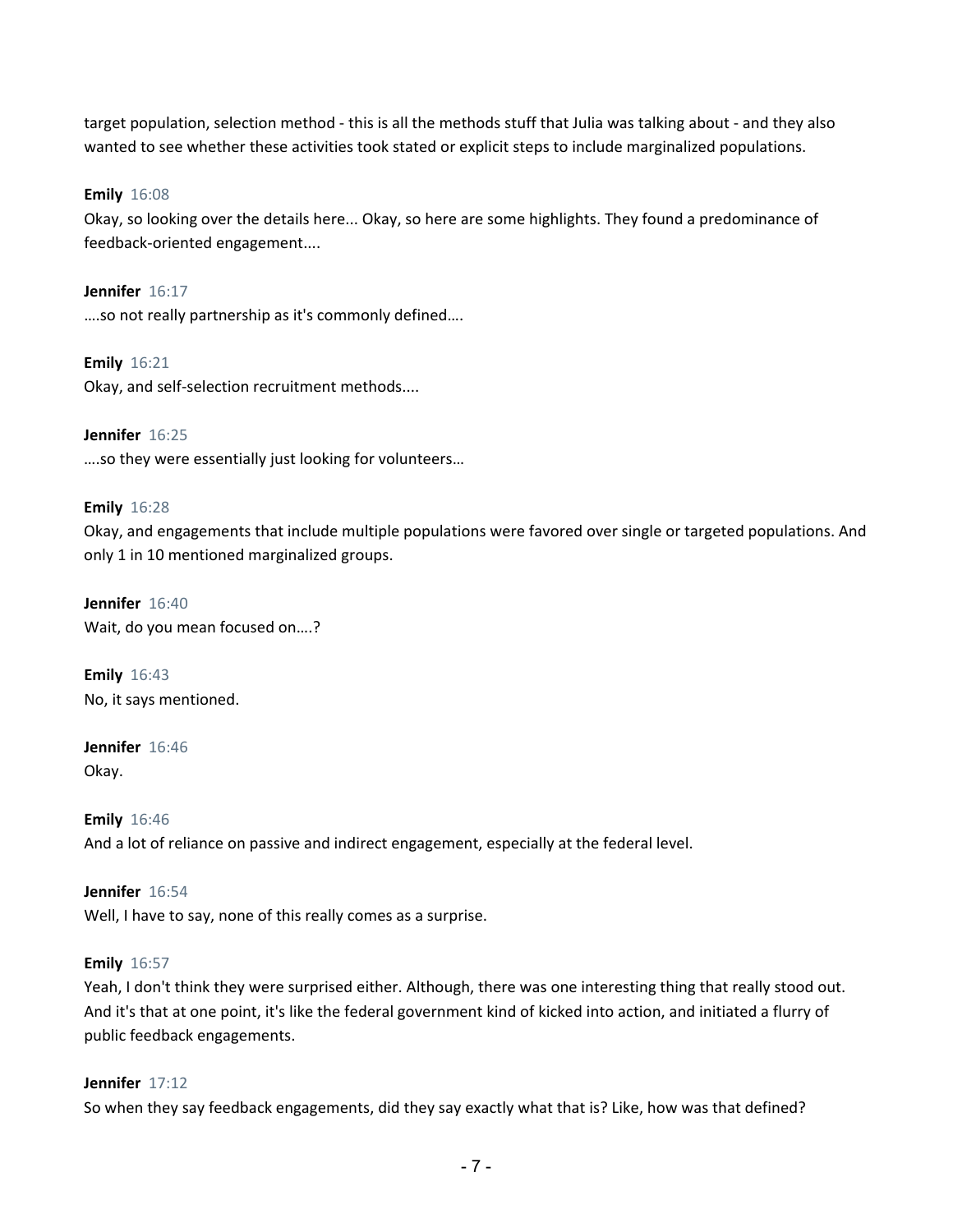# **Emily** 17:19

Well, they describe it as a fairly shallow but broad form of engagement, like a one-time call for comments on something specific. And it's usually narrowly framed.

## **Julia** 17:29

One of the caveats with the case survey analysis is that we happened to stumble upon a very large number of cases at the federal level, because in 2015-16, they put in place this very formalized public feedback platform. They put it out for every single issue that they're seeking public input on. It's interesting, because it's very formalized and very transparent in the sense that it's all there, if you find it, and you can have all kinds of... you know, provide your input on many, many issues. But you have no idea where it's going. It's very transactional, and very one way. It's interesting. And that's one trend, like why? So our questions are, why was that even set up? What was the motivation for that? So that's follow up work we do.

## **Jennifer** 18:17

Right. So the team noted a flurry of a specific kind of engagement activity, which in itself raises more questions for the team. They did actually find some more deliberative work being done at the provincial level.

# **Julia** 18:30

But then at the provincial level, of course, we know of many of our cases that were very in depth. Very much more of an attempt to... over longer time periods.... using multiple approaches, you know. I'm thinking some of the mental health engagement processes that we looked at, have much deeper, more long term and more thoughtful and kind of interactive types of engagement. Where they're using feedback consultation, as well as maybe they're bringing a group together to deliberate around things. So very mixed.

# **Emily** 19:02

So lots of interesting food for thought. And that makes sense. The case survey isn't meant to necessarily answer how or why, but what - to actually collect some data.

### **Julia** 19:14

And so that's why it's hard to kind of make very broad conclusions from this. And we don't want to. It was merely I think a helpful exercise to see what's out there and to actually use it to generate new research questions and also to point to some opportunities for institutional change [fades]

### **Jennifer** 19:32

So we should mention in our conversation with Julia, she acknowledged that they were relying on essentially publicly available information. And there's a lot of engagement activity that isn't publicized or recorded in a formal way. So they're aware this could create some gaps in what they're studying.

### **Emily** 19:50

Still, what they did find generated some useful insights.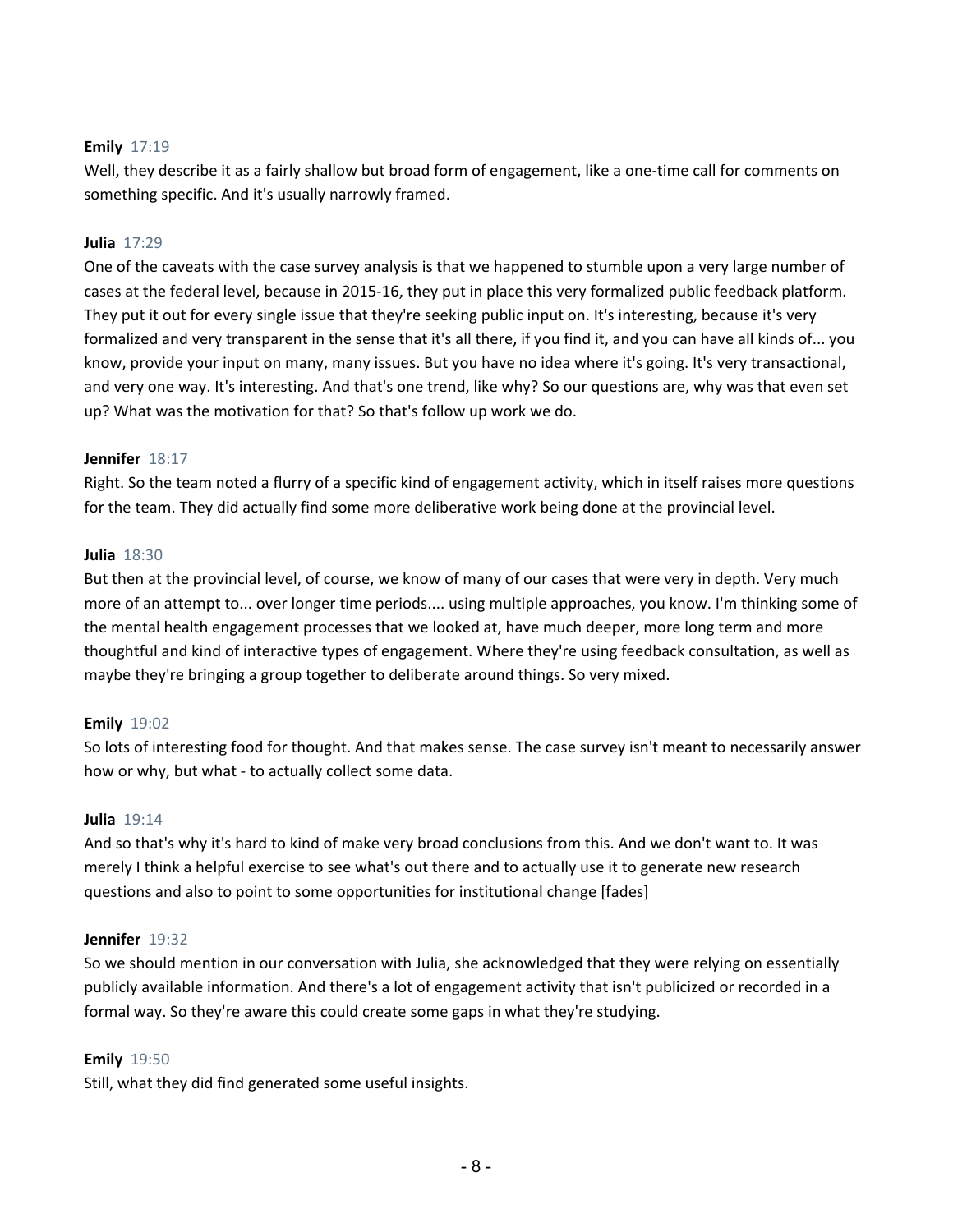# **Julia** 19:54

The other thing that I think was interesting, perhaps, you know, what we would have been expecting and did find is the pan-Canadian, right? So this is largely the health technologies, this is CADTH, they're the ones... [fades]

## **Emily** 20:04

CADTH is Canada's drug and health technology agency. They develop recommendations for the optimal use of things like drugs and diagnostic tests and various devices and procedures. They have a public engagement process.

## **Julia** 20:18

They're the ones doing the kind of in depth... the deliberative... like really bringing it into their, you know, every aspect of their decision-making process. But again, are you more.... and I'm kind of stealing my student's thunder on this a little bit, because she's looking at exploring this with long term care.... the further out you get from the actual decision making, location, and who's making the decision, the more likely you are to be open, maybe, to more thoughtful, interactive, inclusive engagement. The stakes aren't so high, right? When you're looking at "we're going to make a decision." And you know, these are going to be tough decisions, and how are we going to engage publics.... maybe feedback consultation, we'll do that broad based stuff, superficial, but maybe we don't want to have them so close. To actually informing the decision. That's a big part of where we think we're going to be going with some of these more in-depth case studies.

### **Jennifer** 21:21

Yeah, that's really interesting. I'll be curious to see where they net out on all of this. Maybe it's also not so much that the stakes aren't high, but that the impact isn't immediate or highly visible, and therefore, it seems like lower stakes. Decisions made early in a process can entirely shape what's to follow. So I would argue that the stakes maybe are quite high.

### **Emily** 21:46

I suppose an argument could be made for deliberation early on in a process, like Julia's describing, and then intentionally deploying a more efficient and broad-based consultation later on, as something gets closer to market - well, using the example of CADTH. It just wouldn't be possible to deliberate on literally everything.

### **Jennifer** 22:06

Yeah. And that actually came up in conversation with other project team members, that it's perhaps not reasonable to think that every part of a process is going to be a full-on partnership with all stakeholders. And I think you've said this before too, Emily, that, as a consultant, you sometimes see engagement where it just doesn't really belong.

### **Emily** 22:25

Yeah. And maybe more common is that engagement can be used inappropriately or without a real goal. This leads to another question we had for Julia, which is that, well, how does she feel when she observes false starts, misalignments and confusion? The case survey was maybe a bit unusual for her in that it was a very high-level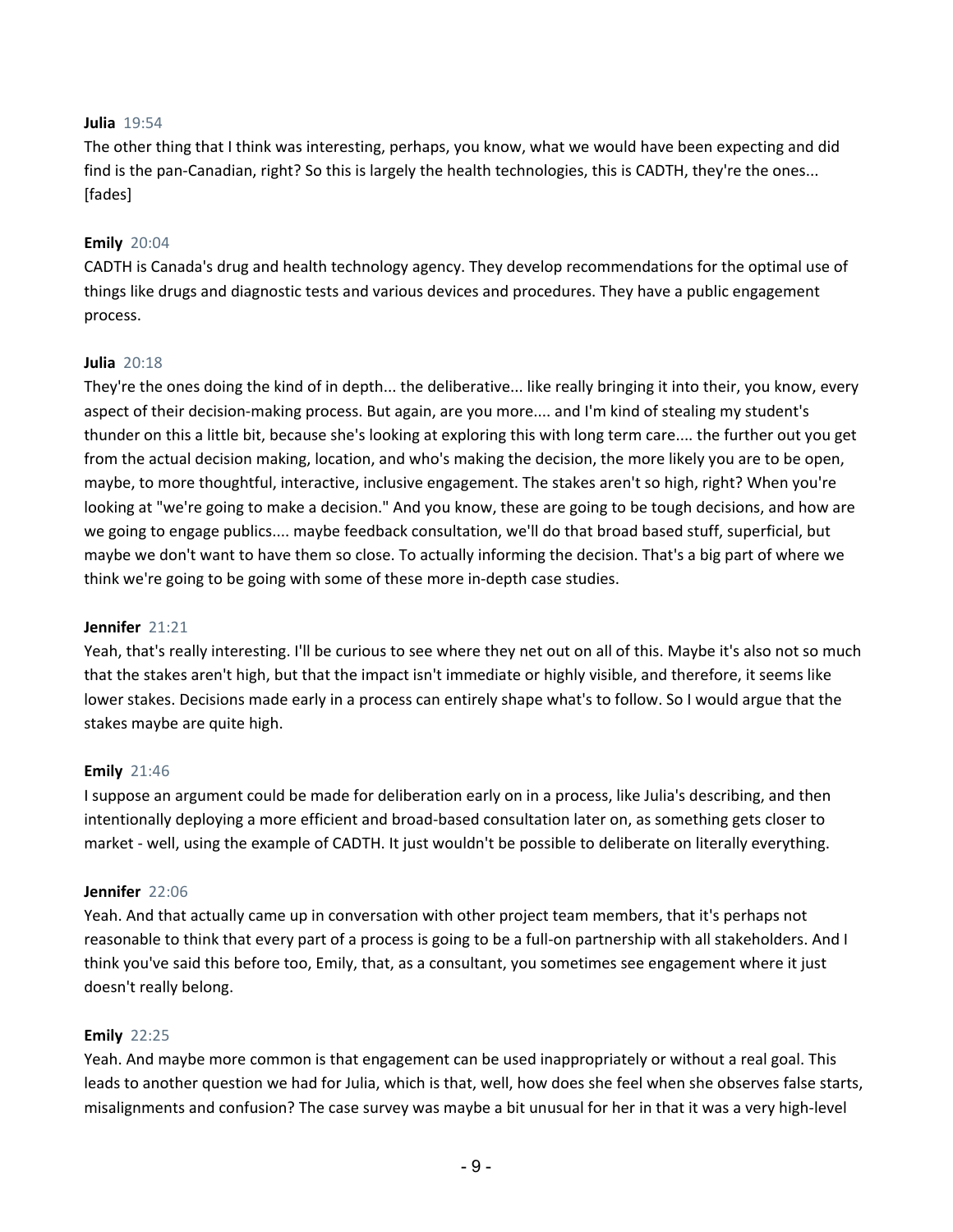inquiry using public records. But as a researcher, she often is more immersed in the work of engagement. And I wonder... it must be challenging to hold back on making recommendations.

# **Julia** 23:00

It's analysis, right? That's where I come back to my role - analyst versus advocate. I mean, of course, there is some advocacy to this in the sense of I firmly believe in the importance of, you know, publics meaningfully contributing to shaping policy decisions that are made, that they are going to be affected by, right? As recipients, as users, as, you know, people who are, again, this idea of shareholders and users, whether current or future, of our health system. So I firmly believe in that, and those are kind of democratic values that I hold. But I try to separate that from, "I'm going to advocate for a particular way of doing this." Hopefully, my contributions are more as a researcher and analyst of these things. And by analyst I mean, in lots of ways. Analyzing the political structures, analyzing the methods we use, and, you know, lots of different ways in, to that analyst role. To hopefully inform and improve.

# **Jennifer** 24:03

Yeah, this is really interesting for me to hear. I admit that for me, and how I've thought about my work, the line between analyst and advocate is a little less clear. One of the things I've thought about a lot is the fact that I've been critiquing patient engagement practice, in particular, for a long time. And I'm still seen as a kind of advocate for improvement. It's kind of why I'm keen to step back a bit from patient partnership as a topic. I don't really feel comfortable being seen as an advocate. I totally get Julia's distinction, though. As a researcher, she's not actually telling people what to do or how to make it better. She's, as she said, responding to what's in front of her and providing analysis. And then of course, people can do what they want with that information and knowledge.

# **Emily** 24:52

Julia's delineating between analyst and advocate, but she's also clearly acknowledging her perspective and her desire to contribute things improving.

# **Julia** 25:01

We just "do" and we don't think about why we're doing. Now, some people are doing because there are these incentive structures put in place to say "you have to do" not "why you have to do." So to be fair, I think partly it's maybe a deficiency or lack of the proper underpinnings for something being set up in the first place to explain why, right? Or what we need to think through to make decisions about whether you go ahead or how you go ahead, or that there's a whole kind of history before this or that these principles look a lot like those principles.... I do think there's a lot of doing and just: how do we do it? How do we do it? How do we get that off our plate? How do we move on to the next thing and say we did it? And I guess, yeah, I mean... like this is going to cause me to really reflect because what is, you know, what does that say about this field - if we can even define it as a field? So again, that's a whole other.... that's very existential around this for a Friday! [laughs]

# **Jennifer** 26:04

Well, even if you're not listening on a Friday, I'm sure this is all still relevant!